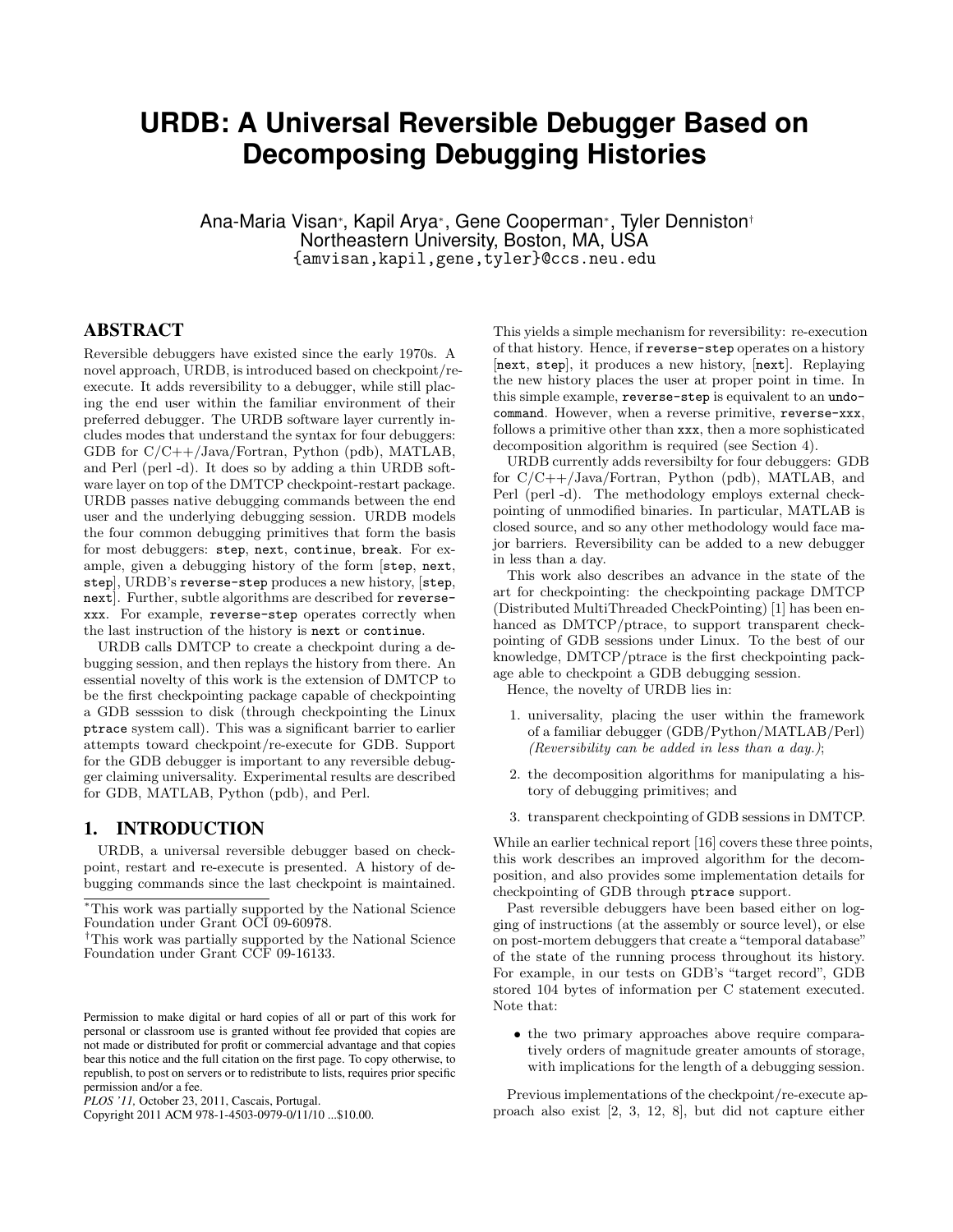URDB's transparency (no modification to target binary) or URDB's universality.

## *Outline of Paper.*

Section 2 describes the architecture of URDB, as well as its support for universality. Section 3 describes the implementation of DMTCP/ptrace for checkpointing of GDB sessions. Section 4 describes the reversibility algorithms, using checkpointing and decomposition of debugging histories. Section 5 presents the experimental results. Section 6 presents a brief history of reversible debugging. Finally, Section 7 presents the conclusion.

## 2. URDB

URDB sits between the end user and the target debugger (see Figure 1). For the most part, URDB passes user commands to the target debugger and returns the debugger output (including interrupts (ctrl-C) by the user). When a checkpoint or restart is requested, URDB passes the command to the checkpointing package.



Figure 1: The Architecture.

For the sake of exposition, we describe the reverse commands in the special case that only one checkpoint is taken during the life of the process. (Section 4.5 presents the algorithms in the presence of multiple checkpoints.) A reverse command will decompose the history of debugging commands, generate a modified history corresponding to the result of the reverse command, and then restart from the checkpoint, and re-execute the modified history.

For efficiency, the re-execution coalesces debugger commands such as next and step. For example, a debugger command  $[next, next, next]$  is replaced by  $[next 3]$ . The existence of interim debugger breakpoints in the middle of a coalesced debugger command adds a subtle point. Such interim breakpoints are temporarily disabled as part of a coalescing of next or step.

In terms of size, URDB has approximately 3,000 lines of Python code. Further, each debugger-specific personality file is roughly 150 lines of Python code: 100 lines for MAT-LAB; 90 lines for Python/pdb; 130 lines for Perl (perl -d); and 220 lines for GDB. The DMTCP support for ptrace (GDB) adds approximately 2,000 lines of  $C/C++$ .

## 3. DMTCP/PTRACE

The original DMTCP package was extended as part of this work to checkpoint ptrace and GDB. We refer to this extension as DMTCP/ptrace. The ptrace Linux system call allows a superior process (e.g. GDB) to trace an inferior process (target application) at the binary level.

The inferior process must stop tracing the superior process at the time of a checkpoint. To understand why, note that the inferior process is normally being traced by a user's thread in the superior process. But during a checkpoint, the DMTCP checkpoint thread has control, and not the user's thread. DMTCP then arranges for the user's thread to resume tracing the inferior process at the time of resuming (after checkpoint) or restarting (from a checkpoint fie).

Some noteworthy issues in developing DMTCP/ptrace are presented next.

- 1. eflags register. ptrace is based on the eflags hardware register of the x86 architecture. Once the superior process starts tracing the inferior process, the eflags trace bit is set for the inferior process. At restart time, the eflags trace bit was no longer set, causing the inferior process to run away.
- 2. Inside DMTCP code at restart time. Upon restart by DMTCP, both the superior and inferior processes begin life inside DMTCP's own signal handler. (At checkpoint time, DMTCP had quiesced the user process by forcing it into a DMTCP signal handler.) The superior process needs to single-step the inferior process out of the signal handler into user code. Singlestepping is required to detect the exit from the signal handler.
- 3. Tid virtualization. GDB sends a ptrace command to a specific inferior, identified through a unique thread id. Upon restart, each thread is given a new thread id by the operating system. So, a thin virtualization of the relevant system calls was needed in order to translate between the original thread id and current thread id.

## 4. REVERSIBLE ALGORITHMS

We take the "universal" debugging primitives to be step (step into a function call), next (do not step into any function calls) and continue (until next breakpoint). Conceptually, it is useful to consider a fourth debugging primitive, next/bkpt (next interrupted by breakpoint). (Note that step and continue do not have special analogs. step can never be interrupted by hitting a breakpoint, and continue is always interrupted by hitting a breakpoint.)

The corresponding reversible commands are reverse-next (go to previous statement of function, or to caller if at beginning of function), reverse-step (same as reverse-next, except that if the previous statement was a function call, then step backwards into the last statement of the function), and reverse-continue (go to last breakpoint encountered). In implementation, this causes the trimmed history to be reexecuted from the last checkpoint. Figure 2 illustrates these commands. If the debugger implements the finish primitive (until end of function), then reverse-finish is supported (return to the statement of the function that called the current function). An additional reversible command, undo-command takes the current history and removes the last debugging command.

Three utility functions in the algorithms of this section are defined here: *deeper()* returns true if the current stack depth is deeper than the original stack depth just before beginning the reverse-xxx command, and false otherwise; shallower()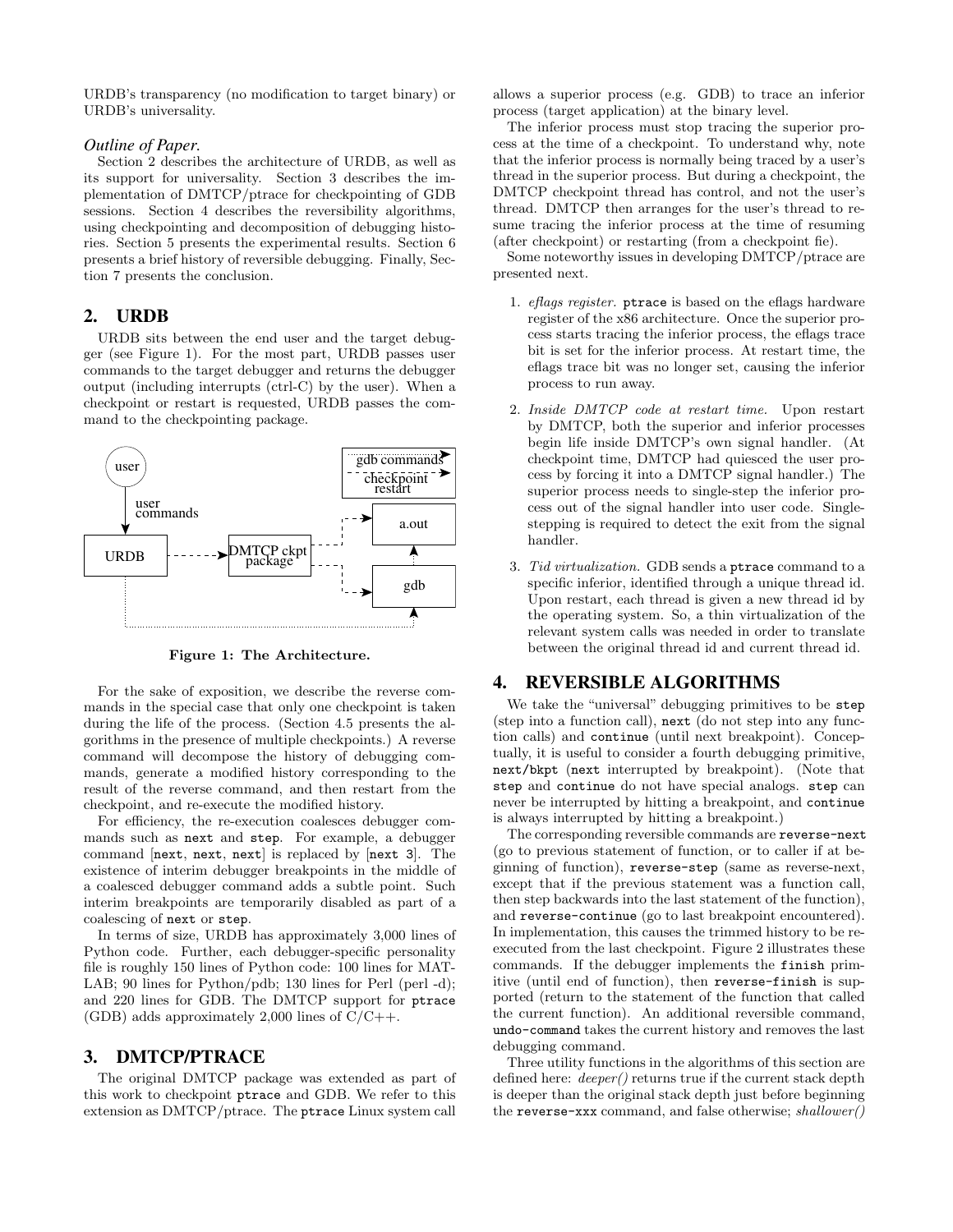

Figure 2: The reverse analogs of standard debugging commands.

returns true if the current stack depth is shallower than the original stack depth; same() returns true if the current stack depth is equal to the original stack depth.

In the pseudo-code, there is always an implied history of debugger commands since the last checkpoint. The algorithms take that history as input, and produce a new history as output. For example, reverse-step( $[next, step] \rightarrow$ [next]. The pseudo-code will often refer to the *last command* to mean the last debugging command in the current history. A statement such as "execute next" implies that the next command is also appended to the history.

The reversible debugging algorithms work across multiple checkpoints. Each checkpoint has an associated history of debugging commands, denoted history. One can not reverse past the first checkpoint, since there is no earlier history. But if needed, a checkpoint can be taken right at the beginning of the program, allowing one to reverse throughout the entire lifetime of the process.

## 4.1 Reverse-next

The reverse-next command is described in Algorithm 1. It replaces the history since the last checkpoint by a new, modified history. This brings the program to the same execution point as if the reverse-next command of Figure 2 were literally executed backwards in time. Conceptually, there are two classes of commands to be analyzed: continue and next/bkpt; and step and next. For motivation, note that a next/bkpt command has the same result as a continue command. Both commands terminate at a breakpoint. Lines 12 – 16 describe the processing for a continue command.

A final continue command will expand into a step followed by repeated next commands until the breakpoint is reached, and further iterations may return to these same lines in order to again replace a final next/bkpt by a step and repeated next commands.

The remaining pseudo-code is meant to handle the simpler cases of step and next, and two special cases for next/bkpt. The handling of next/bkpt at line 7 is essentially the same case as at line 21. In this situation of exiting a function, it is irrelevant that the command ends at a breakpoint. The reverse-finish at lines 9 and 23 has the purpose of maintaining the original stack depth.

#### 4.2 Reverse-step

Reverse-step is conceptually simpler than reverse-next. As before, if the last command was continue, it is expanded into step and repeated next commands. Lines  $11 - 15$  ensure that if the last command is next, then it will be decomposed into a step (possibly causing the stack to grow deeper), followed by repeated next commands until the orig-

|     | $1:$ while true do                              |
|-----|-------------------------------------------------|
| 2:  | if last command is continue or $next/bkpt$ then |
| 3:  | set $cmd \leftarrow last\ command$              |
| 4:  | execute undo-command                            |
| 5:  | if cmd is next/bkpt and same() then             |
| 6:  | break                                           |
| 7:  | else if $cmd$ is next/bkpt and deeper() then    |
| 8:  | {next/bkpt had exited a function}               |
| 9:  | execute reverse-finish                          |
| 10: | break                                           |
| 11: | else                                            |
| 12: | $\{else shallower() or cmd is continue\}$       |
| 13: | execute step                                    |
| 14: | while we are not at breakpoint do               |
| 15: | execute next                                    |
| 16: | $\{go \text{ to to next iter of while loop}\}\$ |
| 17: | else if last command is step or next then       |
| 18: | execute undo-command                            |
| 19: | if same() or shallower() then                   |
| 20: | break                                           |
| 21: | else if $\text{deeper}()$ then                  |
| 22: | $\{next had exited a function\}$                |
| 23: | execute reverse-finish                          |
| 24: | break                                           |

Algorithm 1: Reverse-next

inal stack depth  $(same() )$  is satisfied. If the new last command is again next, then the loop will be repeated until a final step command is generated. The final step command can then be stripped at lines  $7 - 9$  in order to honor the semantics of reverse-step.

A similar analysis applies to lines  $2 - 6$ . However, in this case, the repeated next commands terminate at a breakpoint instead of when one reaches the original stack depth.

| $1:$ while true do |                                                           |  |  |  |  |  |  |
|--------------------|-----------------------------------------------------------|--|--|--|--|--|--|
| 2:                 | if last command is continue or $next/bkpt$ then           |  |  |  |  |  |  |
| $\mathcal{B}$ :    | execute undo-command                                      |  |  |  |  |  |  |
| 4:                 | execute step                                              |  |  |  |  |  |  |
| 5:                 | while we are not at breakpoint do                         |  |  |  |  |  |  |
| 6:                 | execute next                                              |  |  |  |  |  |  |
| 7:                 | else if <i>last command is step</i> then                  |  |  |  |  |  |  |
| 8:                 | execute undo-command                                      |  |  |  |  |  |  |
| 9:                 | break                                                     |  |  |  |  |  |  |
| 10:                | else                                                      |  |  |  |  |  |  |
| 11:                | $\{last\ command\ is\ next\}$                             |  |  |  |  |  |  |
| 12:                | execute undo-command                                      |  |  |  |  |  |  |
| 13:                | execute step                                              |  |  |  |  |  |  |
| 14:                | while $deeper()$ do                                       |  |  |  |  |  |  |
| 15:                | execute next<br>$\overline{\phantom{a}}$<br>$\sim$ $\sim$ |  |  |  |  |  |  |

Algorithm 2: Reverse-step

# 4.3 Reverse-continue

For each of the four primitive debugging commands in the history, we add a Boolean attribute  $at$ \_bkpt for the sake of the reverse-continue command. The attribute indicates whether the program was at a breakpoint at the end of that command. In particular, note that the attribute will always be true for continue and for next/bkpt. The attribute will always be false for next. The attribute may have either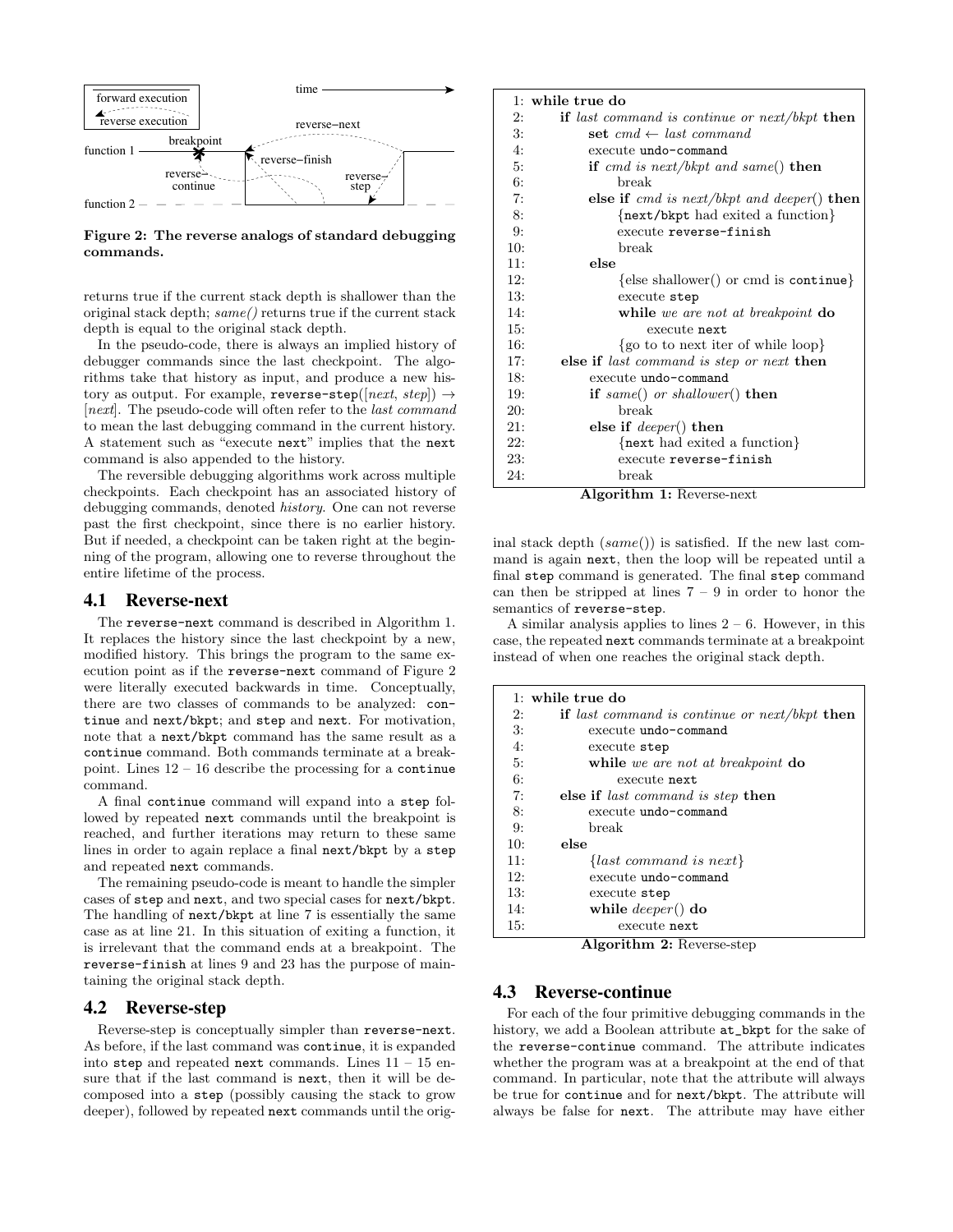value for step. This yields the relatively short pseudo-code of Algorithm 3.

1: repeat

2: execute undo-command

3: until we are at a breakpoint

4: {NOTE: An optimization can scan the history and replay it until the last bkpt before the current stmt}

Algorithm 3: Reverse-continue

#### 4.4 Reverse-finish

The reverse-finish algorithm follows a logic similar in spirit to that of reverse-next and reverse-step. It can be implemented by executing a sequence of reverse-next's and checking the stack depth after each reverse-next. While this makes reverse-finish and reverse-next mutually recursive, the algorithms can easily be shown to terminate.

## 4.5 Multiple checkpoints

There is an obvious extension of the preceding algorithms to handle multiple checkpoints. Multiple checkpoints are useful as an optimization to reduce the cost of replaying histories. Each checkpoint has associated with it a history that continues until the next checkpoint. If an algorithm executes an undo-command when the history is currently empty, then one reverts to the earlier checkpoint and its associated history. In the future, taking extra checkpoints will be automated.

## 5. EXPERIMENTAL RESULTS

Two types of experiments are presented: the performance of URDB as applied to each of four common debuggers; and timing comparisons with the gdb-7.2 reversible debugger. All experiments were performed on a quad-core AMD Opteron 8346 HE CPU with 2 MB of L2 and L3 cache.

#### *Experiments on URDB across Debuggers.*

The times to execute command reverse-xxx were measured on a program that inserts twenty numbers into a linked list. Each insertion is done by making a function call. This program was ported to C, MATLAB, Python and Perl.

The timings are presented in Table 1. For both reversenext and reverse-step, two breakpoints were added: one at the main function and another one after the insertion of all twenty elements into the list. A checkpoint is taken at the main function. reverse-next and reverse-step are issued at the second breakpoint.

For reverse-continue, one breakpoint was added at main, one inside the function that inserts an element into the linked list and another one after the insertion of all twenty elements. The reverse-continue was issued at the last breakpoint. To test reverse-finish we make use of the first two breakpoints mentioned above. Once the second breakpoint was hit, a reverse-finish command was issued.

The timings for checkpoint-restart across the four debuggers are presented in Table 2. The primary conclusion is that a checkpoint/re-execute strategy for reversibility using DMTCP is fast enough for interactive use in a reversible debugger.

| Command          | $gdb-7.2$ | MATLAB | Perl   | Python |
|------------------|-----------|--------|--------|--------|
| reverse-next     | 20.44s    | 21.61s | 16.75s | 12.93s |
| reverse-step     | 22.14s    | 18.40s | 16.42s | 12.80s |
| reverse-continue | 7.78s     | 7.43s  | 5.77s  | 5.62s  |
| reverse-finish   | 3.67s     | 1.86s  | 0.88s  | 0.78s  |

Table 1: URDB: Times for reverse-next, reversestep, reverse-continue, and reverse-finish in seconds.

| Command $\vert$ gdb-7.2 |       | <b>MATLAB</b> | Perl  | Python |
|-------------------------|-------|---------------|-------|--------|
| checkpoint              | 1.86s | 2.02s         | 0.17s | 0.18s  |
| restart                 | 1.20s | 1.65s         | 0.20s | 0.17s  |

Table 2: URDB: Times for checkpoint/restart in seconds.

#### *Timing comparison with reversibility in gdb-7.2.*

It was decided to compare the timings of URDB with gdb-7.2, since that reversible debugger is readily available as a timing benchmark. The gdb-7.2 debugger [4] achieves reversibility by logging each assembly level instruction.

For testing, a C program was written to create a linked list with 1,000,000 elements. The program allocated its own memory and avoided the use of C malloc, to model a purely CPU-intensive program. The times measured in running the program in the forward direction were 0.063 s (native C program), 0.144 s (C under gdb-7.2 under URDB), and 1,440.27 s (C under gdb-7.2 using target record mode for reversibility). Hence, URDB was 5,200 times faster than the target record mode of gdb-7.2. In both cases, a reverse instruction runs with reasonable interactive time. For gdb-7.2, the reverse time depends on the number of reverse steps executed, while for URDB, the reverse time depends on the number of forward instructions from the last checkpoint. In URDB, intermediate checkpoints can be taken for higher reverse performance. Gdb-7.2 also incurs a memory consumption per instruction in target record mode. For our C program, this was measured at 104 bytes per C statement.

## 6. RELATED WORK

A brief discussion of the current four different approaches to building a reversible debugger is presented next. URDB is an example of checkpoint/re-execute. Unlike other examples, URDB checkpoints to disk, thus allowing it to manage the many checkpoints needed by a long-running program.

#### *Record/Reverse-execute.*

The record phase logs the state of each instruction as it is executed. In addition to logging instructions, one can log external I/O, signals, and other events, for better replay. On replay, the information from the log is used. As an example, on record, an assembly store instruction will cause the previous value in memory to be saved in the log entry. On reverse-execute, the old value in memory is restored.

While the benefits are clear, there are also significant disadvantages. The need for logging instructions means that the debugger executes at less than near native speed. Further, the size of the log files can be significant.

Among the reversible debuggers implementing the record/ reverse-execute approach are: the AIDS debugger [5] for FORTRAN, Zelkowitz [17] for PL/I, the work of Appel and Tolmach [13, 14] for Standard ML and more recently, gdb